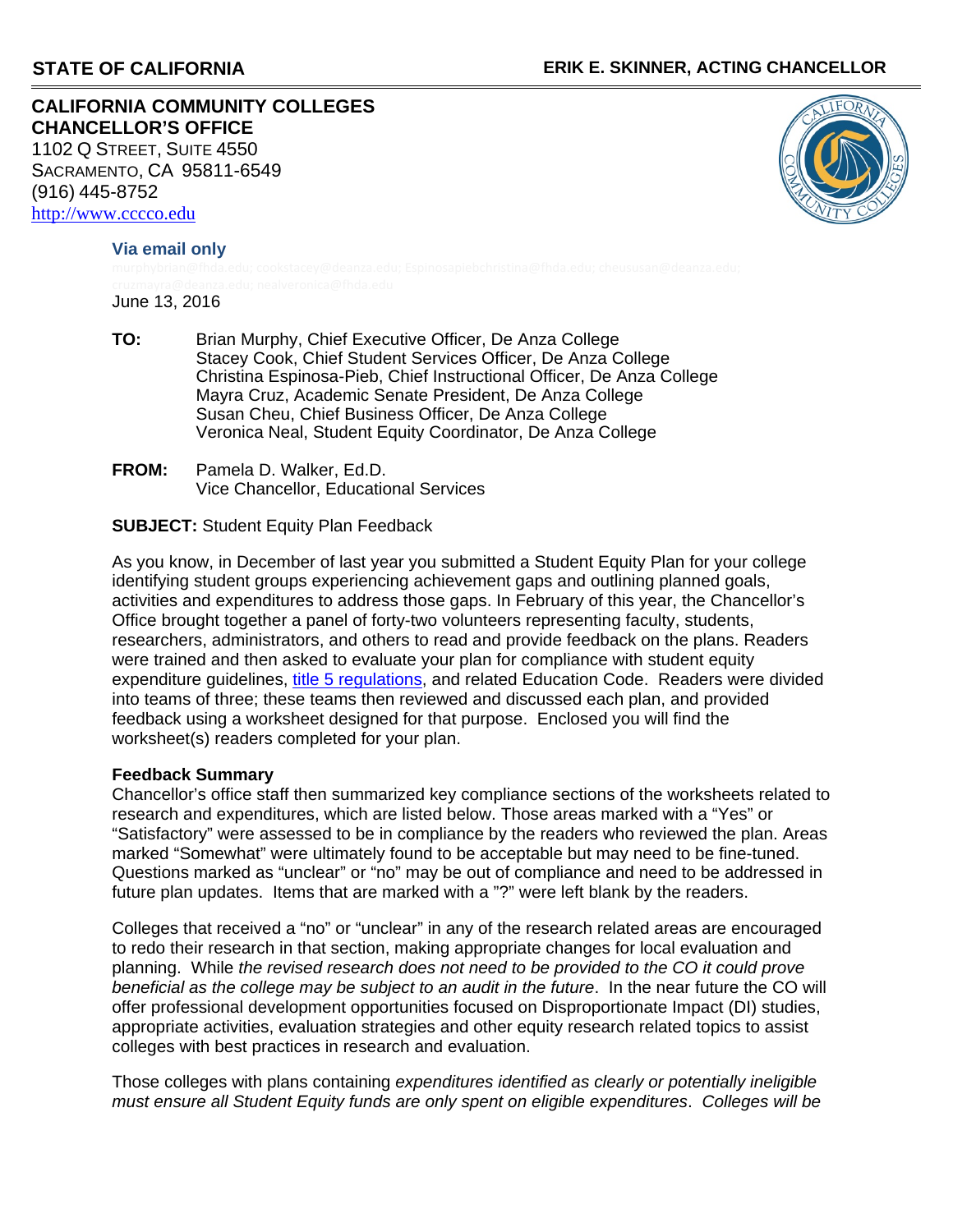*required to demonstrate proof of eligible expenditure via their year-end expenditure report, which will be due to the CO Jan-Feb 2017.*

Readers assessed your college research and expenditures as follows:

## *Research*

|    |                                                | <b>Access</b> | Course<br>Comp. | <b>Basic</b><br><b>Skills</b> | <b>Degrees</b><br>& Certs. | <b>Transfer</b> |
|----|------------------------------------------------|---------------|-----------------|-------------------------------|----------------------------|-----------------|
|    | Addressed all required target<br>populations?  | Yes           | Yes             | Yes                           | Yes                        | Yes             |
|    | 2) Conducted disproportionate impact<br>study? | Yes           | Yes             | Unclear                       | Yes                        | Yes             |
| 3) | Provided evaluation plan and<br>schedule?      |               |                 | Yes                           |                            |                 |

### *Expenditures*

|    |                                                                                        | <b>Access</b> | <b>Course</b><br>Comp. | <b>Basic</b><br><b>Skills</b> | Degrees &<br>Certs.   | <b>Transfer</b> | <b>Multiple</b><br><b>Goals</b> |  |
|----|----------------------------------------------------------------------------------------|---------------|------------------------|-------------------------------|-----------------------|-----------------|---------------------------------|--|
| 4) | Activities &<br>expenditures<br>address<br>disproportionately<br>impacted<br>students? | Somewhat      | Somewhat               | Somewhat                      | Somewhat              | Somewhat        |                                 |  |
| 5) | Expenditures<br>appeared<br>allowable and<br>appropriate?                              | Yes           | Yes                    | Yes                           | Yes                   | Yes             | Yes                             |  |
|    |                                                                                        |               |                        |                               | <b>Summary Budget</b> |                 |                                 |  |
| 6) | Summary budget clearly identified link with<br>specific activities?                    |               |                        | Yes                           |                       |                 |                                 |  |
| 7) | Summary budget included expenditures<br>that may not have been allowable?              |               |                        | No                            |                       |                 |                                 |  |
| 8) | Summary budget showed evidence of<br>possible supplanting of funds?                    |               |                        |                               | No                    |                 |                                 |  |

We also asked readers to provide feedback highlighting innovative practices or approaches and to identify colleges that had well-constructed plans that could be used as models for other colleges. If the last item on the worksheet is marked with a "Yes", the readers identified your college plan as "one of the best." It is clear from the comments that readers were generally impressed with the dedication and creativity colleges showed in attempting to improve equitable outcomes for students. Please see the attached copy of your college's Student Equity Feedback Worksheet for detailed reader comments.

Please note, colleges *are not required to create a new plan for 2016-17* as statute only requires a new plan once every three years. *Instead, we will be asking for an update with any changes in activities or expenditures, most likely in January or February of 2017* at the same time that the year-end expenditure report is due. As mentioned previously, those colleges with